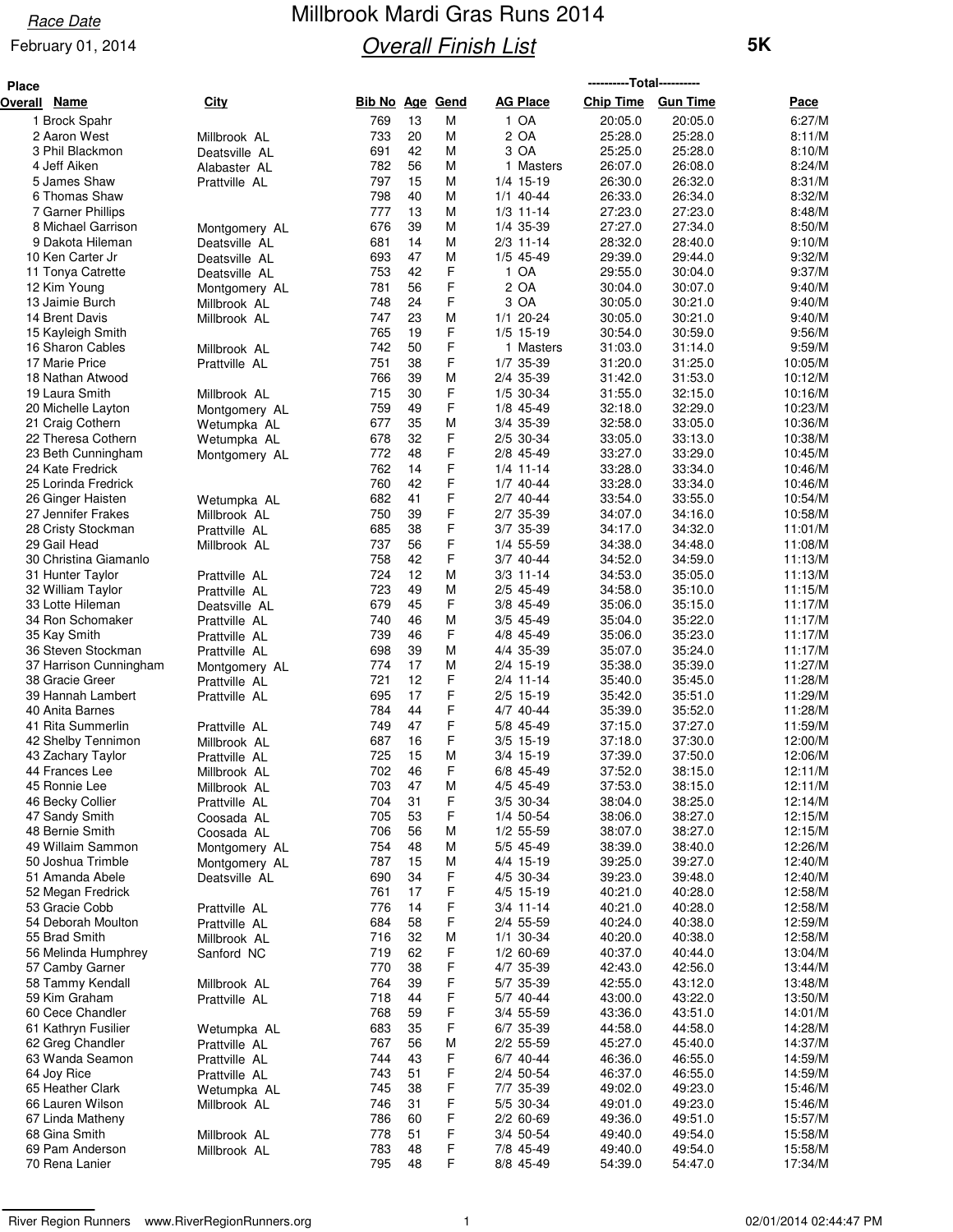### February 01, 2014

# Millbrook Mardi Gras Runs 2014 **Overall Finish List**

| Place                  |               | ----------Total---------- |    |   |                 |                  |                 |             |  |  |
|------------------------|---------------|---------------------------|----|---|-----------------|------------------|-----------------|-------------|--|--|
| <b>Name</b><br>Overall | <u>City</u>   | Bib No Age Gend           |    |   | <b>AG Place</b> | <b>Chip Time</b> | <b>Gun Time</b> | <u>Pace</u> |  |  |
| 71 Rachel Lanier       |               | 793                       | 15 | F | $5/5$ 15-19     | 54:42.0          | 54:51.0         | 17:35/M     |  |  |
| 72 Keely Hicks         |               | 794                       | 14 | F | $4/4$ 11-14     | 54:45.0          | 54:53.0         | 17:36/M     |  |  |
| 73 Douglas Medcalf     | Wetumpka AL   | 741                       | 62 | M | $1/1$ 60-69     | 56:16.0          | 56:34.0         | 18:06/M     |  |  |
| 74 Lorreen Green       | Millbrook AL  | 734                       | 52 | F | 4/4 50-54       | 57:18.0          | 57:22.0         | 18:25/M     |  |  |
| 75 Cindy Clem          | Millbrook AL  | 735                       | 57 | F | 4/4 55-59       | 57:19.0          | 57:22.0         | 18:26/M     |  |  |
| 76 Christine Bushby    | Prattville AL | 707                       | 40 | F | 7/7 40-44       | 57:06.0          | 57:23.0         | 18:22/M     |  |  |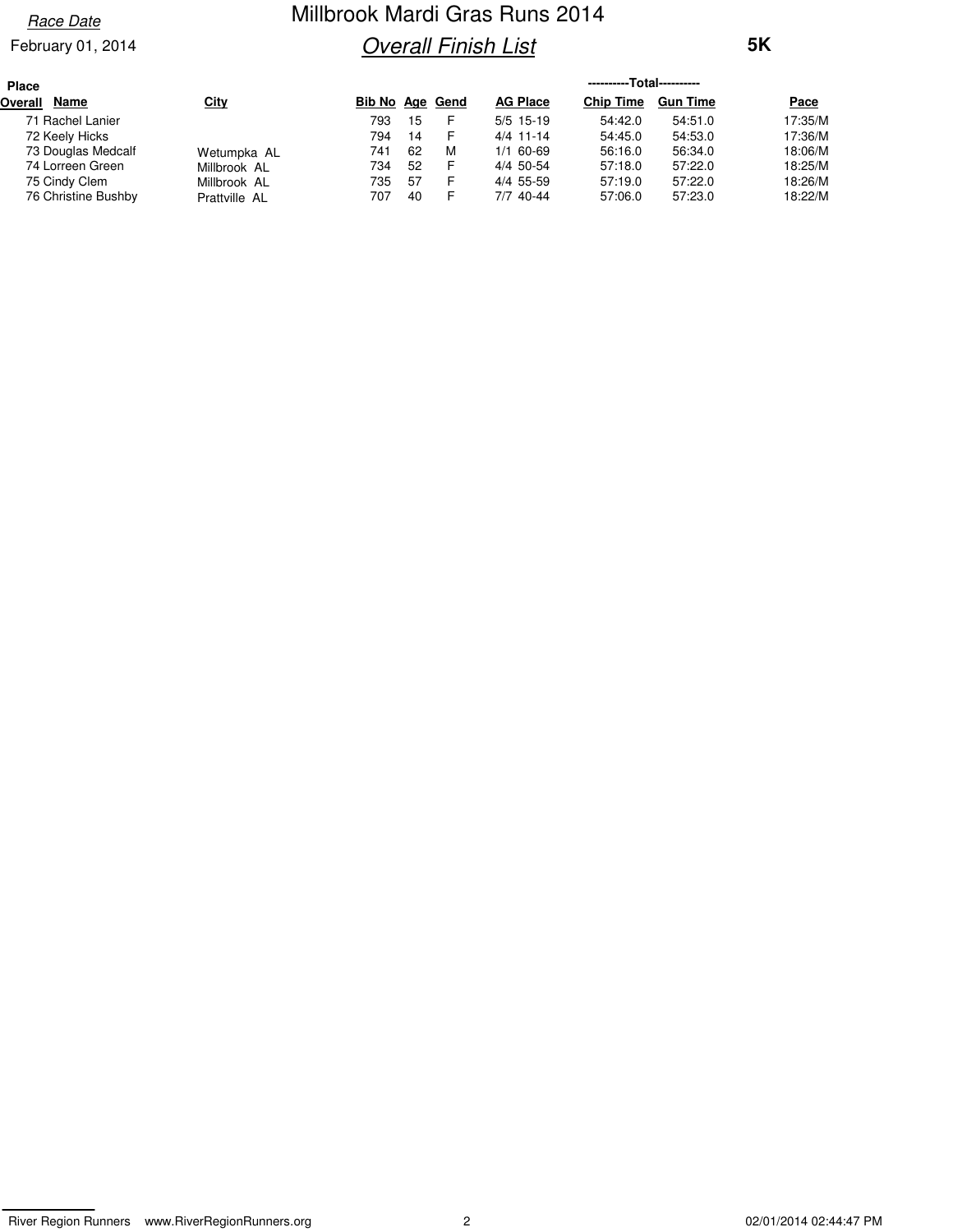Millbrook Mardi Gras Runs 2014 **Age Group Results** 

|                   | <b>Female Overall Winners</b>                                        |                                               |                                    |                              |                                |                                                   |                                                  |                                           |
|-------------------|----------------------------------------------------------------------|-----------------------------------------------|------------------------------------|------------------------------|--------------------------------|---------------------------------------------------|--------------------------------------------------|-------------------------------------------|
|                   |                                                                      |                                               |                                    |                              |                                | ---------Total---------                           |                                                  |                                           |
| <b>Place</b>      | Name<br><b>Tonya Catrette</b><br>2<br>Kim Young<br>3<br>Jaimie Burch | City<br>Deatsville<br>Montgomery<br>Millbrook | <b>Bib No</b><br>753<br>781<br>748 | Age<br>42<br>56<br>24        | Overall<br>11<br>12<br>13      | <b>Chip Time</b><br>29:55.0<br>30:04.0<br>30:05.0 | <b>Gun Time</b><br>30:04.0<br>30:07.0<br>30:21.0 | <b>Pace</b><br>9:37/M<br>9:40/M<br>9:40/M |
|                   | <b>Male Overall Winners</b>                                          |                                               |                                    |                              |                                |                                                   |                                                  |                                           |
|                   |                                                                      |                                               |                                    |                              |                                | ---------Total---------                           |                                                  |                                           |
| <b>Place</b><br>1 | Name<br><b>Brock Spahr</b><br>2<br>Aaron West<br>3<br>Phil Blackmon  | City<br>Millbrook<br>Deatsville               | Bib No<br>769<br>733<br>691        | <b>Age</b><br>13<br>20<br>42 | <b>Overall</b><br>1<br>2<br>3  | <b>Chip Time</b><br>20:05.0<br>25:28.0<br>25:25.0 | <b>Gun Time</b><br>20:05.0<br>25:28.0<br>25:28.0 | Pace<br>6:27/M<br>8:11/M<br>8:10/M        |
|                   | <b>Female Masters Winners</b>                                        |                                               |                                    |                              |                                |                                                   |                                                  |                                           |
|                   |                                                                      |                                               |                                    |                              |                                | ---------Total---------                           |                                                  |                                           |
| <b>Place</b>      | Name<br><b>Sharon Cables</b>                                         | City<br>Millbrook                             | Bib No Age<br>742                  | 50                           | Overall<br>16                  | <b>Chip Time</b><br>31:03.0                       | <b>Gun Time</b><br>31:14.0                       | Pace<br>9:59/M                            |
|                   | <b>Male Masters Winners</b>                                          |                                               |                                    |                              |                                |                                                   |                                                  |                                           |
|                   |                                                                      |                                               |                                    |                              |                                | ---------Total---------                           |                                                  |                                           |
| <b>Place</b>      | Name<br>Jeff Aiken                                                   | City<br>Alabaster                             | 782                                | 56                           | <b>Bib No</b> Age Overall<br>4 | <b>Chip Time</b><br>26:07.0                       | <b>Gun Time</b><br>26:08.0                       | <b>Pace</b><br>8:24/M                     |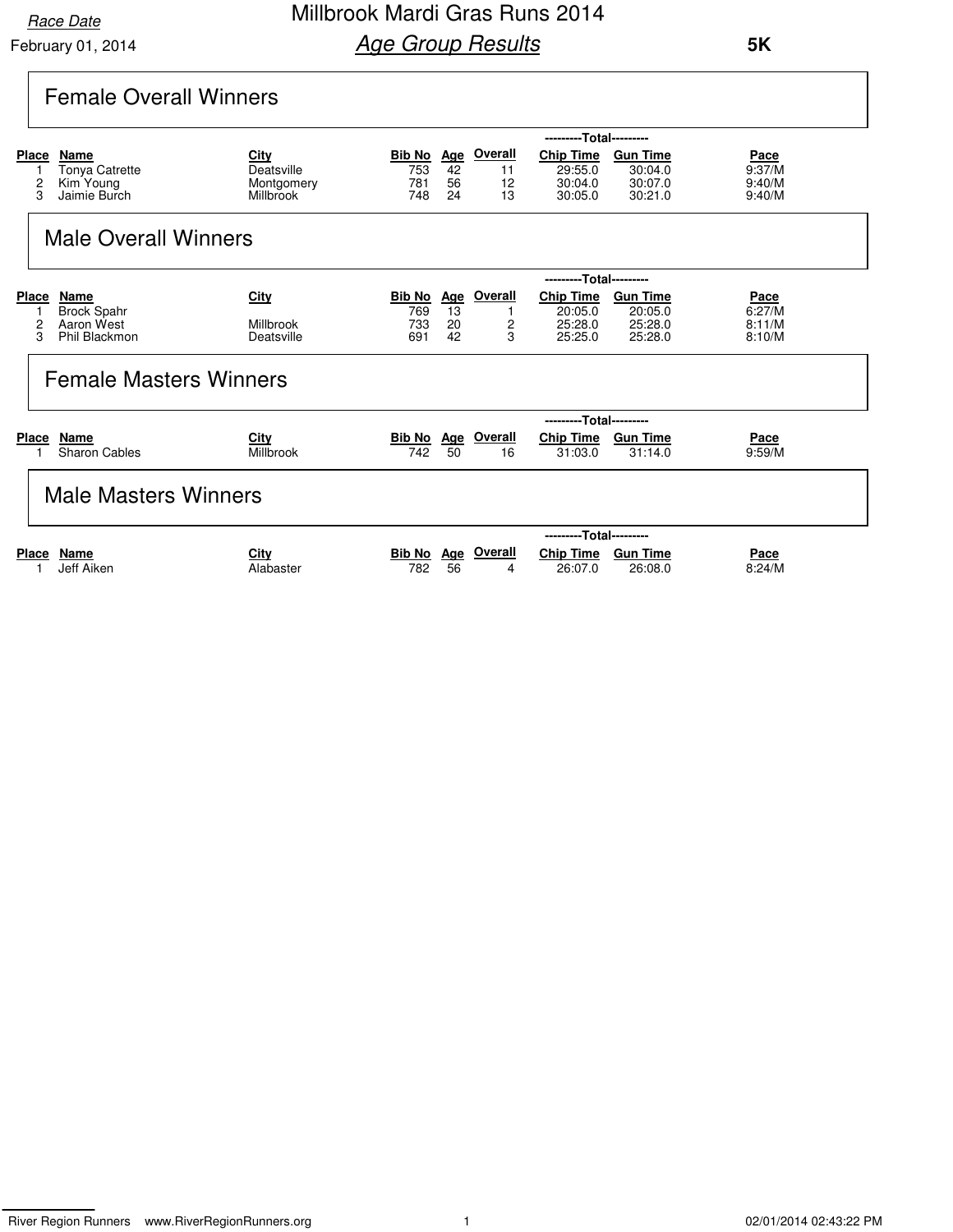## Millbrook Mardi Gras Runs 2014 **Age Group Results**

| Female 11 to 14                                                                                         |                                                      |                                                                                                                                                                                                                                                                       |
|---------------------------------------------------------------------------------------------------------|------------------------------------------------------|-----------------------------------------------------------------------------------------------------------------------------------------------------------------------------------------------------------------------------------------------------------------------|
| Place<br>Name<br><b>Kate Fredrick</b><br>$1^*$<br>2<br>Gracie Greer<br>Gracie Cobb<br>3                 | City<br>Prattville<br>Prattville                     | ---------Total---------<br><b>Bib No Age Overall</b><br><b>Chip Time</b><br><b>Gun Time</b><br>Pace<br>762<br>14<br>33:28.0<br>33:34.0<br>10:46/M<br>24<br>12<br>38<br>35:40.0<br>35:45.0<br>11:28/M<br>721<br>776<br>14<br>53<br>40:21.0<br>40:28.0<br>12:58/M       |
| Male 11 to 14                                                                                           |                                                      |                                                                                                                                                                                                                                                                       |
| Place Name<br>Garner Phillips<br>$1^*$<br>2 <sup>*</sup> Dakota Hileman<br>3 <sup>*</sup> Hunter Taylor | City<br>Deatsville<br>Prattville                     | ---------Total---------<br><b>Overall</b><br><b>Chip Time</b><br>Bib No Age<br><b>Gun Time</b><br><u>Pace</u><br>777<br>13<br>7<br>27:23.0<br>27:23.0<br>8:48/M<br>28:40.0<br>681<br>14<br>9<br>28:32.0<br>9:10/M<br>12<br>724<br>31<br>34:53.0<br>35:05.0<br>11:13/M |
| Female 15 to 19                                                                                         |                                                      |                                                                                                                                                                                                                                                                       |
| Place Name<br><b>Kayleigh Smith</b><br>$1^*$<br>2 <sup>*</sup> Hannah Lambert<br>3 * Shelby Tennimon    | <b>City</b><br>Prattville<br>Millbrook               | ---------Total---------<br><u>Overall</u><br><b>Chip Time</b><br>Bib No Age<br><b>Gun Time</b><br>Pace<br>9:56/M<br>765<br>19<br>15<br>30:54.0<br>30:59.0<br>695<br>17<br>39<br>35:42.0<br>35:51.0<br>11:29/M<br>16<br>42<br>687<br>37:18.0<br>37:30.0<br>12:00/M     |
| Male 15 to 19                                                                                           |                                                      |                                                                                                                                                                                                                                                                       |
| Place Name<br>James Shaw<br>1<br>Harrison Cunningham<br>2 *<br>3 * Zachary Taylor                       | City<br>Prattville<br>Montgomery<br>Prattville       | ---------Total---------<br><b>Overall</b><br>Chip Time Gun Time<br>Bib No Age<br>Pace<br>15<br>5<br>26:32.0<br>797<br>26:30.0<br>8:31/M<br>17<br>35:39.0<br>774<br>37<br>35:38.0<br>11:27/M<br>725<br>15<br>43<br>37:39.0<br>37:50.0<br>12:06/M                       |
| Male 20 to 24                                                                                           |                                                      |                                                                                                                                                                                                                                                                       |
| Place<br><u>Name</u><br><b>Brent Davis</b><br>1 *                                                       | City<br>Millbrook                                    | ---------Total---------<br>Overall<br>Chip Time Gun Time<br><u>Bib No Age</u><br><u>Pace</u><br>23<br>747<br>14<br>30:05.0<br>30:21.0<br>9:40/M                                                                                                                       |
| Female 30 to 34                                                                                         |                                                      |                                                                                                                                                                                                                                                                       |
| Place Name<br>Laura Smith<br>$1^*$<br><b>Theresa Cothern</b><br>2 *<br><b>Becky Collier</b><br>3 *      | <b>City</b><br>Millbrook<br>Wetumpka<br>Prattville   | ---------Total---------<br><b>Bib No Age Overall</b><br><b>Chip Time</b><br><b>Gun Time</b><br>Pace<br>715<br>30<br>31:55.0<br>32:15.0<br>10:16/M<br>19<br>678<br>33:05.0<br>33:13.0<br>32<br>22<br>10:38/M<br>38:25.0<br>704<br>31<br>38:04.0<br>12:14/M<br>46       |
| Male 30 to 34                                                                                           |                                                      |                                                                                                                                                                                                                                                                       |
| <b>Place Name</b><br>$1^*$<br><b>Brad Smith</b>                                                         | <b>City</b><br>Millbrook                             | ---------Total---------<br>Bib No Age Overall<br><b>Chip Time</b><br><b>Gun Time</b><br><b>Pace</b><br>716<br>32<br>12:58/M<br>55<br>40:20.0<br>40:38.0                                                                                                               |
| Female 35 to 39                                                                                         |                                                      |                                                                                                                                                                                                                                                                       |
| Place Name<br><b>Marie Price</b><br>1 *<br>Jennifer Frakes<br>2 *<br>3 <sup>*</sup> Cristy Stockman     | <b>City</b><br>Prattville<br>Millbrook<br>Prattville | ---------Total---------<br>Bib No Age Overall<br>Chip Time Gun Time<br><u>Pace</u><br>38<br>751<br>31:20.0<br>31:25.0<br>10:05/M<br>17<br>750<br>39<br>27<br>34:07.0<br>34:16.0<br>10:58/M<br>38<br>34:17.0<br>34:32.0<br>685<br>28<br>11:01/M                        |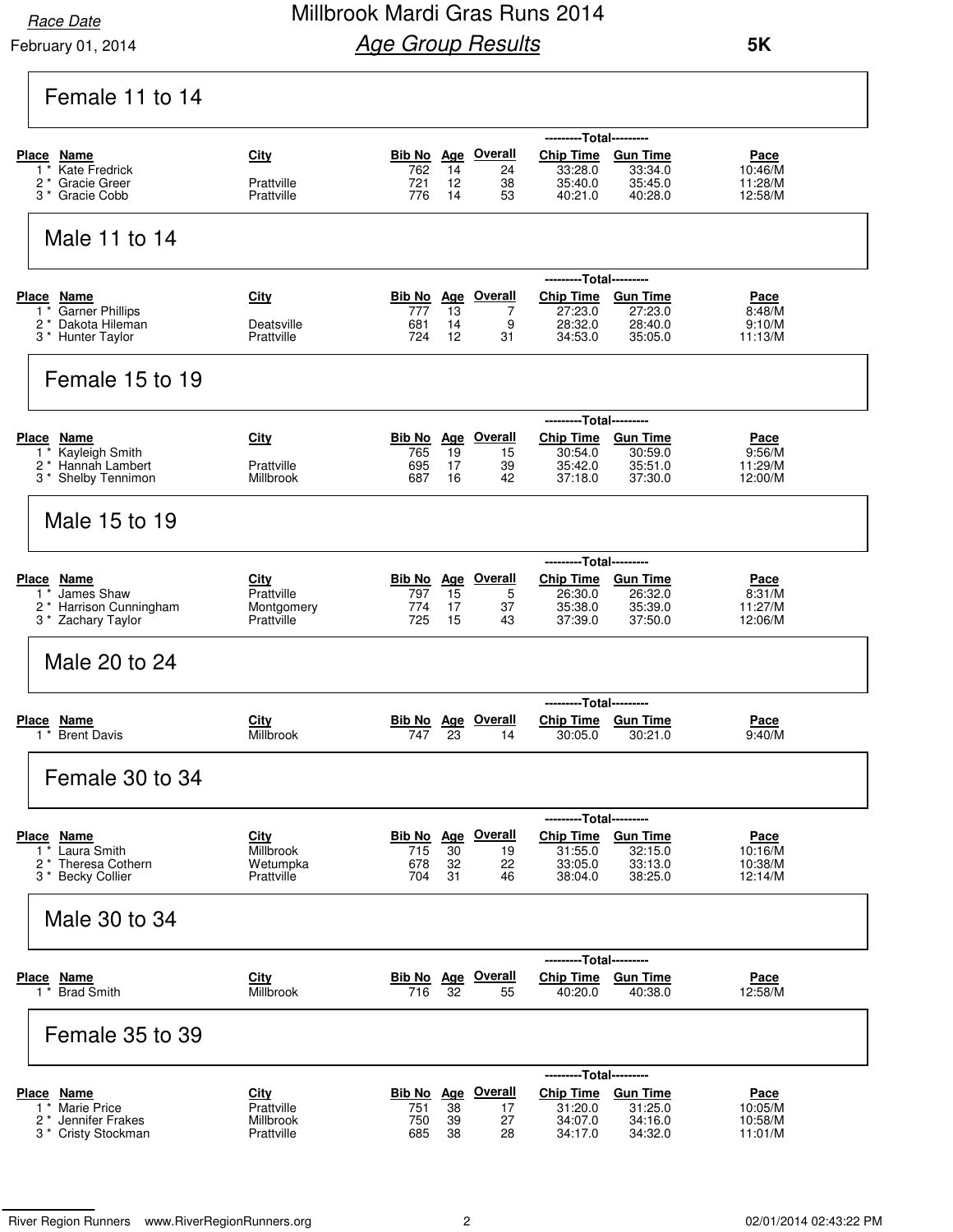February 01, 2014

## Millbrook Mardi Gras Runs 2014 **Age Group Results**

| Male 35 to 39                                                                                                            |                                                       |                   |                |                                             |                                                                                |                                                                      |                                              |
|--------------------------------------------------------------------------------------------------------------------------|-------------------------------------------------------|-------------------|----------------|---------------------------------------------|--------------------------------------------------------------------------------|----------------------------------------------------------------------|----------------------------------------------|
| Place Name<br><b>Michael Garrison</b><br>$1^*$<br>2<br>Nathan Atwood<br>3 * Craig Cothern                                | City<br>Montgomery<br>Wetumpka                        | 676<br>766<br>677 | 39<br>39<br>35 | <b>Bib No</b> Age Overall<br>8<br>18<br>21  | ---------Total---------<br>Chip Time Gun Time<br>27:27.0<br>31:42.0<br>32:58.0 | 27:34.0<br>31:53.0<br>33:05.0                                        | Pace<br>8:50/M<br>10:12/M<br>10:36/M         |
| Female 40 to 44                                                                                                          |                                                       |                   |                |                                             |                                                                                |                                                                      |                                              |
| <b>Place</b><br>Name<br>Lorinda Fredrick<br>$1^*$<br>2<br>Ginger Haisten<br>Christina Giamanlo<br>3 *                    | City<br>Wetumpka                                      | 760<br>682<br>758 | 42<br>41<br>42 | <b>Bib No</b> Age Overall<br>25<br>26<br>30 | ------<br><b>Chip Time</b><br>33:28.0<br>33:54.0<br>34:52.0                    | --Total---------<br><b>Gun Time</b><br>33:34.0<br>33:55.0<br>34:59.0 | Pace<br>10:46/M<br>10:54/M<br>11:13/M        |
| Male 40 to 44                                                                                                            |                                                       |                   |                |                                             |                                                                                |                                                                      |                                              |
| Place Name<br>1 <sup>*</sup> Thomas Shaw                                                                                 | City                                                  | 798               | 40             | <b>Bib No Age Overall</b><br>6              | ---------Total---------<br>Chip Time Gun Time<br>26:33.0                       | 26:34.0                                                              | Pace<br>8:32/M                               |
| Female 45 to 49                                                                                                          |                                                       |                   |                |                                             |                                                                                |                                                                      |                                              |
| <b>Place</b><br><u>Name</u><br>Michelle Layton<br>$1^*$<br>2 *<br><b>Beth Cunningham</b><br>3 <sup>*</sup> Lotte Hileman | <u>City</u><br>Montgomery<br>Montgomery<br>Deatsville | 759<br>772<br>679 | 49<br>48<br>45 | Bib No Age Overall<br>20<br>23<br>33        | ---------Total---------<br>Chip Time Gun Time<br>32:18.0<br>33:27.0<br>35:06.0 | 32:29.0<br>33:29.0<br>35:15.0                                        | Pace<br>10:23/M<br>10:45/M<br>11:17/M        |
| Male 45 to 49                                                                                                            |                                                       |                   |                |                                             |                                                                                |                                                                      |                                              |
| Place Name<br>Ken Carter Jr<br>$1^*$<br><b>William Taylor</b><br>2<br><b>Ron Schomaker</b><br>3                          | City<br>Deatsville<br>Prattville<br>Prattville        | 693<br>723<br>740 | 47<br>49<br>46 | <b>Bib No</b> Age Overall<br>10<br>32<br>34 | ---------Total---------<br>Chip Time Gun Time<br>29:39.0<br>34:58.0<br>35:04.0 | 29:44.0<br>35:10.0<br>35:22.0                                        | Pace<br>9:32/M<br>11:15/M<br>11:17/M         |
| Female 50 to 54                                                                                                          |                                                       |                   |                |                                             |                                                                                |                                                                      |                                              |
| Place Name<br>Sandy Smith<br>$1^*$<br>$2^*$<br>Joy Rice<br>3 <sup>*</sup> Gina Smith                                     | <b>City</b><br>Coosada<br>Prattville<br>Millbrook     | 705<br>743<br>778 | 53<br>51<br>51 | <b>Bib No</b> Age Overall<br>47<br>64<br>68 | ---------Total---------<br>Chip Time Gun Time<br>38:06.0<br>46:37.0<br>49:40.0 | 38:27.0<br>46:55.0<br>49:54.0                                        | <u>Pace</u><br>12:15/M<br>14:59/M<br>15:58/M |
| Female 55 to 59                                                                                                          |                                                       |                   |                |                                             |                                                                                |                                                                      |                                              |
| Place Name<br>1 * Gail Head<br>* Deborah Moulton<br>2<br>3 * Cece Chandler                                               | <b>City</b><br>Millbrook<br>Prattville                | 737<br>684<br>768 | 56<br>58<br>59 | <b>Bib No</b> Age Overall<br>29<br>54<br>60 | ---------Total---------<br>Chip Time Gun Time<br>34:38.0<br>40:24.0<br>43:36.0 | 34:48.0<br>40:38.0<br>43:51.0                                        | Pace<br>11:08/M<br>12:59/M<br>14:01/M        |
| Male 55 to 59                                                                                                            |                                                       |                   |                |                                             |                                                                                |                                                                      |                                              |
| Place Name<br>1 <sup>*</sup> Bernie Smith<br>2 * Greg Chandler                                                           | <u>City</u><br>Coosada<br>Prattville                  | 706<br>767        | 56<br>56       | <b>Bib No Age Overall</b><br>48<br>62       | ---------Total---------<br><b>Chip Time</b><br>38:07.0<br>45:27.0              | <b>Gun Time</b><br>38:27.0<br>45:40.0                                | <b>Pace</b><br>12:15/M<br>14:37/M            |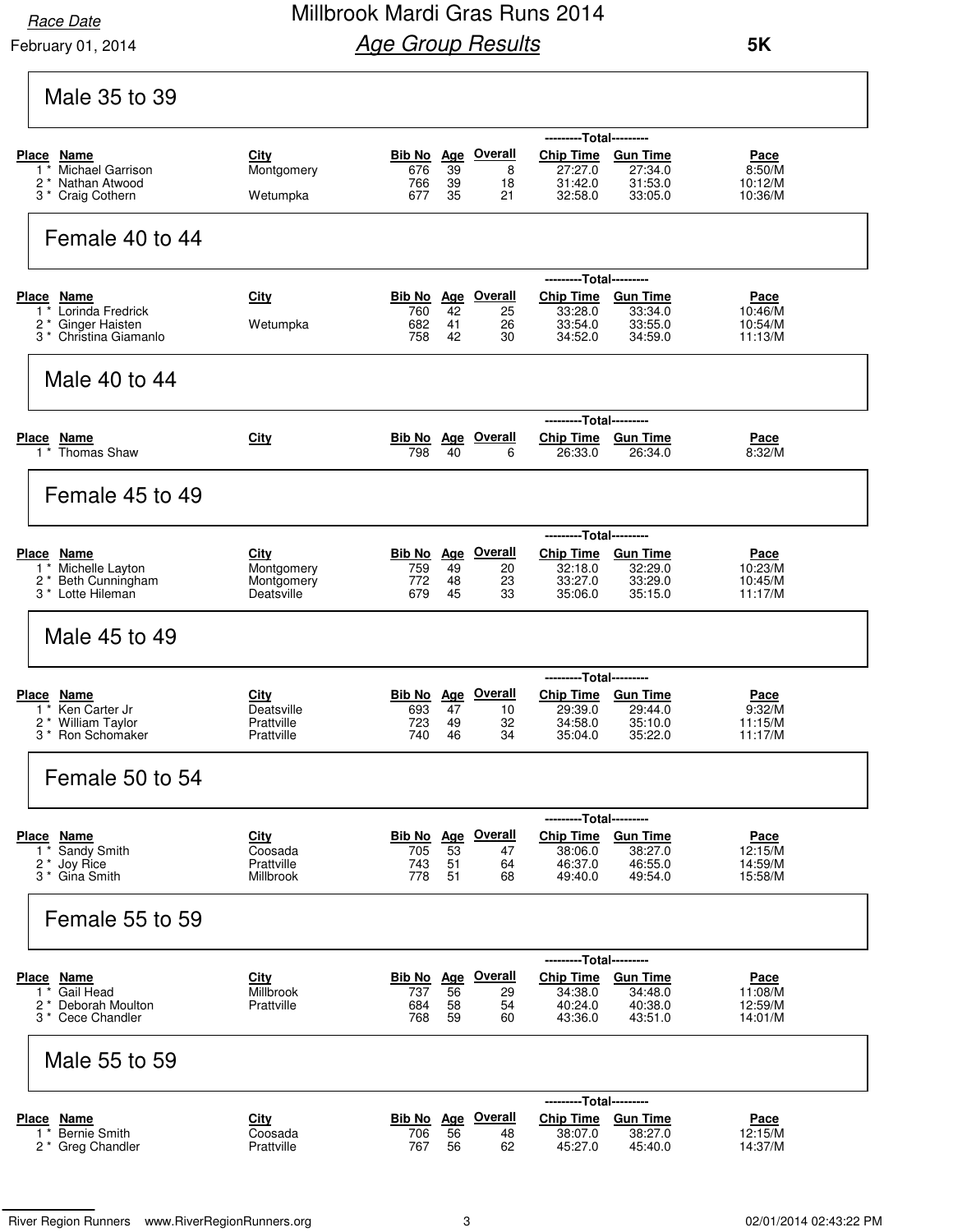February 01, 2014

## Millbrook Mardi Gras Runs 2014 **Age Group Results**

| Female 60 to 69                                                    |                         |                                                                                                                                                                                               |  |
|--------------------------------------------------------------------|-------------------------|-----------------------------------------------------------------------------------------------------------------------------------------------------------------------------------------------|--|
|                                                                    |                         | ---------Total---------                                                                                                                                                                       |  |
| <b>Place</b><br>Name<br>Melinda Humphrey<br>Linda Matheny<br>$2^*$ | <u>City</u><br>Sanford  | <u>Overall</u><br><b>Chip Time</b><br>Bib No<br><u>Age</u><br><b>Gun Time</b><br>Pace<br>719<br>62<br>40:37.0<br>13:04/M<br>56<br>40:44.0<br>67<br>786<br>15:57/M<br>60<br>49:51.0<br>49:36.0 |  |
| Male 60 to 69                                                      |                         |                                                                                                                                                                                               |  |
|                                                                    |                         | ---------Total---------                                                                                                                                                                       |  |
| Place<br>Name<br>Douglas Medcalf                                   | <u>City</u><br>Wetumpka | <b>Overall</b><br><b>Chip Time</b><br><b>Bib No</b><br><b>Gun Time</b><br>Pace<br><u>Age</u><br>741<br>18:06/M<br>62<br>73<br>56:16.0<br>56:34.0                                              |  |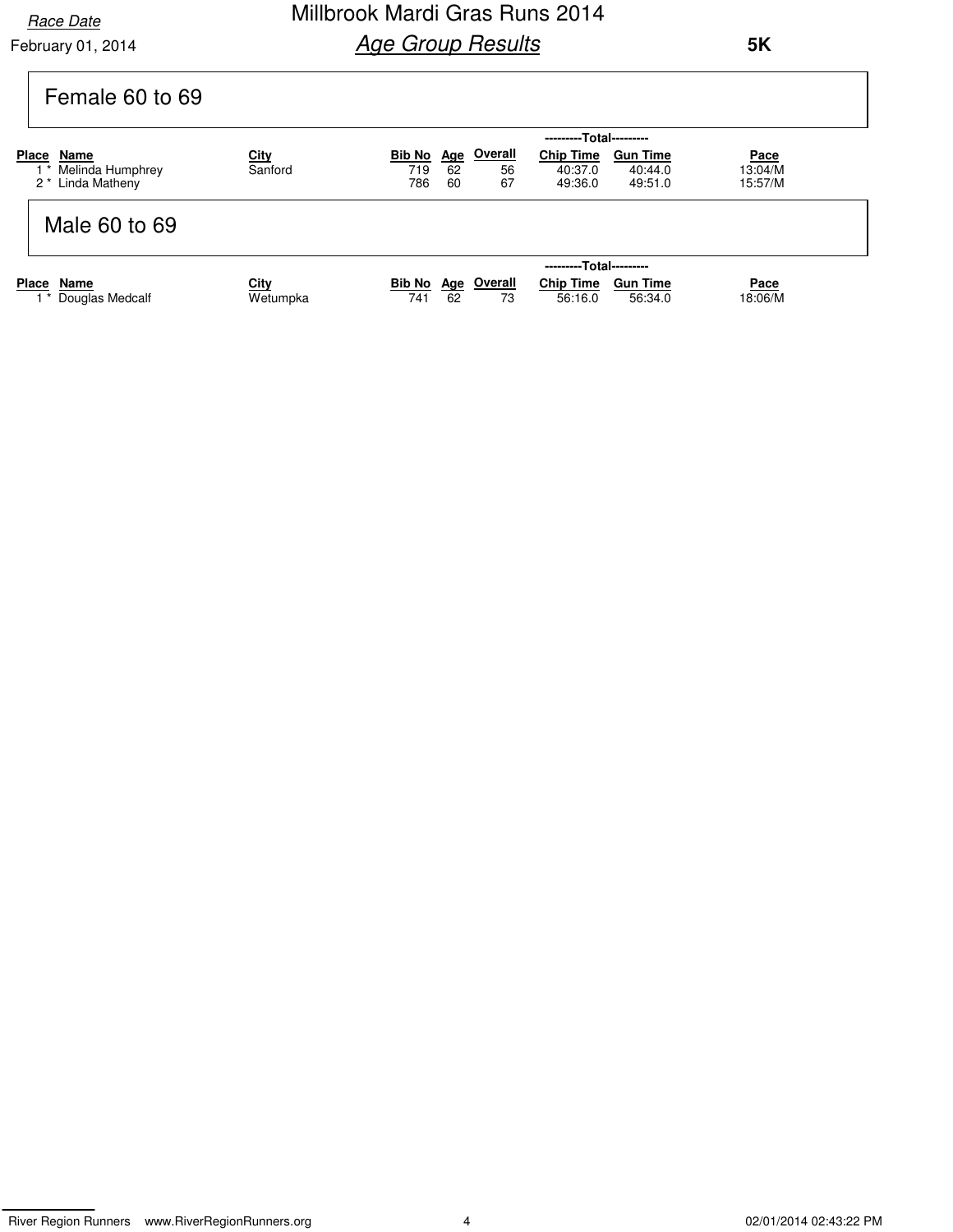### February 01, 2014

# Millbrook Mardi Gras Runs 2014 **Overall Finish List**

| <b>Place</b> |                     |                   |                        |    |   |                 | ----------Total---------- |                 |         |
|--------------|---------------------|-------------------|------------------------|----|---|-----------------|---------------------------|-----------------|---------|
| Overall      | Name                | City              | <b>Bib No Age Gend</b> |    |   | <b>AG Place</b> | <b>Chip Time</b>          | <b>Gun Time</b> | Pace    |
|              | 1 Jamie Burke       | Prattville AL     | 771                    | 37 | M | 1 OA            | 34:21.0                   | 34:23.0         | 6:56/M  |
|              | 2 Jeremy Logan      | Wetumpka AL       | 726                    | 35 | M | 2 OA            | 36:49.0                   | 36:51.0         | 7:25/M  |
|              | 3 Robin Jordan      | Millbrook AL      | 688                    | 30 | F | 1 OA            | 37:44.0                   | 37:46.0         | 7:36/M  |
|              | 4 Jeffrey Vinzant   | Montgomery AL     | 790                    | 52 | M | 3 OA            | 38:15.0                   | 38:17.0         | 7:43/M  |
|              | 5 Ann McLendon      | Prattville AL     | 732                    | 46 | F | 2 OA            | 40:43.0                   | 40:48.0         | 8:13/M  |
|              | 6 Mike Thatcher     |                   | 785                    | 55 | M | 1 Masters       | 40:50.0                   | 40:57.0         | 8:14/M  |
|              | 7 Avery Schutt      | Millbrook AL      | 700                    | 34 | F | 3 OA            | 41:52.0                   | 42:03.0         | 8:26/M  |
|              | 8 Stephanie Grosse  | Pike Road AL      | 697                    | 36 | F | 1/6 35-39       | 42:31.0                   | 42:43.0         | 8:34/M  |
|              | 9 Laura King        | Montgomery AL     | 709                    | 45 | F | 1 Masters       | 43:15.0                   | 43:21.0         | 8:43/M  |
|              | 10 Reese Davis      | Wetumpka AL       | 730                    | 57 | M | 1/3 55-59       | 43:21.0                   | 43:23.0         | 8:44/M  |
|              | 11 Holly Wilson     | Montgomery AL     | 780                    | 49 | F | 1/1 45-49       | 43:22.0                   | 43:25.0         | 8:45/M  |
|              | 12 Susan Short      | Prattville AL     | 722                    | 14 | F | $1/2$ 11-14     | 43:27.0                   | 43:31.0         | 8:46/M  |
|              | 13 Ken Kowalski     |                   | 779                    | 43 | M | $1/1$ 40-44     | 44:19.0                   | 44:32.0         | 8:56/M  |
|              | 14 Christy Logan    | Wetumpka AL       | 727                    | 32 | F | 1/4 30-34       | 44:59.0                   | 45:03.0         | 9:04/M  |
|              | 15 Steve Ruiz       | Millbrook AL      | 728                    | 58 | M | 2/3 55-59       | 45:19.0                   | 45:24.0         | 9:08/M  |
|              | 16 John Abele       | Deatsville AL     | 689                    | 29 | M | 1/1 25-29       | 45:04.0                   | 45:30.0         | 9:05/M  |
|              | 17 Lisa McKenzie    | Deatsville AL     | 756                    | 51 | F | 1/4 50-54       | 47:54.0                   | 47:58.0         | 9:39/M  |
|              | 18 Mary Jo Starcher | Wetumpka AL       | 675                    | 37 | F | 2/6 35-39       | 48:14.0                   | 48:20.0         | 9:43/M  |
|              | 19 Roberta Sykes    | Wetumpka AL       | 796                    | 39 | F | 3/6 35-39       | 48:18.0                   | 48:23.0         | 9:44/M  |
|              | 20 Andora Remsing   | Millbrook AL      | 710                    | 33 | F | 2/4 30-34       | 48:35.0                   | 48:39.0         | 9:48/M  |
|              | 21 Kimberly Smith   | Prattville AL     | 755                    | 43 | F | $1/2$ 40-44     | 48:43.0                   | 48:46.0         | 9:49/M  |
|              | 22 Kara Forbus      | Rockford AL       | 692                    | 39 | F | 4/6 35-39       | 49:45.0                   | 49:55.0         | 10:02/M |
|              | 23 Karen McPeek     | Montgomery AL     | 696                    | 57 | F | 1/1 55-59       | 50:06.0                   | 50:12.0         | 10:06/M |
|              | 24 Jason Cupps      | Millbrook AL      | 717                    | 34 | M | 1/1 30-34       | 50:00.0                   | 50:16.0         | 10:05/M |
|              | 25 Steve Chambers   | Prattville AL     | 792                    | 56 | M | 3/3 55-59       | 50:34.0                   | 50:48.0         | 10:12/M |
|              | 26 Amanda Senn      | Prattville AL     | 791                    | 32 | F | 3/4 30-34       | 50:35.0                   | 50:49.0         | 10:12/M |
|              | 27 Candace Akerson  | Deatsville AL     | 720                    | 52 | F | 2/4 50-54       | 50:52.0                   | 50:59.0         | 10:15/M |
|              | 28 John Henfey      | Wetumpka AL       | 699                    | 35 | M | 1/1 35-39       | 51:00.0                   | 51:03.0         | 10:17/M |
|              | 29 Beth Davis       | Wetumpka AL       | 729                    | 52 | F | 3/4 50-54       | 52:06.0                   | 52:12.0         | 10:30/M |
|              | 30 Lisa Dark        | Alexander City AL | 686                    | 50 | F | 4/4 50-54       | 52:19.0                   | 52:30.0         | 10:33/M |
|              | 31 Claire Webb      | Montgomery AL     | 775                    | 5  | F | $1/1$ 1-10      | 53:10.0                   | 53:18.0         | 10:43/M |
|              | 32 Jenny Smith      | Prattville AL     | 701                    | 38 | F | 5/6 35-39       | 53:32.0                   | 53:44.0         | 10:48/M |
|              | 33 Lori Wentzalff   |                   | 788                    | 40 | F | $2/2$ 40-44     | 53:40.0                   | 53:47.0         | 10:49/M |
|              | 34 Anna Wentzlaff   | Prattville AL     | 789                    | 12 | F | $2/2$ 11-14     | 53:50.0                   | 53:57.0         | 10:51/M |
|              | 35 Chris Green      | Wetumpka AL       | 708                    | 68 | F | 1/1 60-69       | 54:36.0                   | 54:41.0         | 11:00/M |
|              | 36 Melissa Orr      | Eclectic AL       | 731                    | 37 | F | 6/6 35-39       | 54:51.0                   | 55:02.0         | 11:04/M |
|              | 37 Kimberly Fincher | Montgomery AL     | 714                    | 29 | F | $1/1$ 25-29     | 54:53.0                   | 55:06.0         | 11:04/M |
|              | 38 Robin Wilkinson  | Deatsville AL     | 773                    | 32 | F | 4/4 30-34       | 55:03.0                   | 55:18.0         | 11:06/M |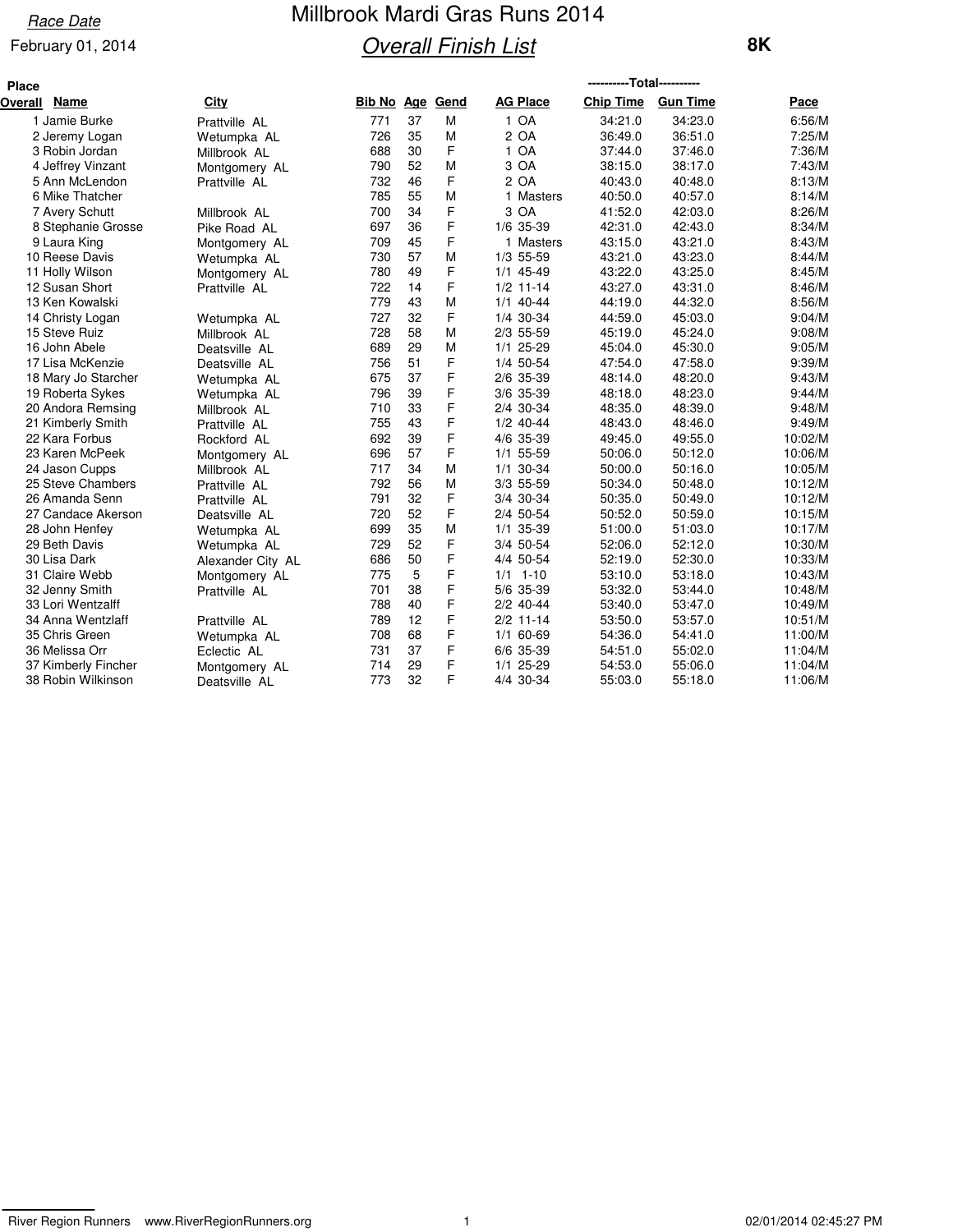Millbrook Mardi Gras Runs 2014 **Age Group Results** 

|                                                     | <b>Female Overall Winners</b>                               |                                              |                                 |                              |                               |                                                   |                                                  |                                    |
|-----------------------------------------------------|-------------------------------------------------------------|----------------------------------------------|---------------------------------|------------------------------|-------------------------------|---------------------------------------------------|--------------------------------------------------|------------------------------------|
|                                                     |                                                             |                                              |                                 |                              |                               | ---------Total---------                           |                                                  |                                    |
| Place<br>2<br>3                                     | Name<br>Robin Jordan<br>Ann McLendon<br><b>Avery Schutt</b> | City<br>Millbrook<br>Prattville<br>Millbrook | Bib No Age<br>688<br>732<br>700 | 30<br>46<br>34               | Overall<br>3<br>5<br>7        | <b>Chip Time</b><br>37:44.0<br>40:43.0<br>41:52.0 | <b>Gun Time</b><br>37:46.0<br>40:48.0<br>42:03.0 | Pace<br>7:36/M<br>8:13/M<br>8:26/M |
|                                                     | <b>Male Overall Winners</b>                                 |                                              |                                 |                              |                               |                                                   |                                                  |                                    |
|                                                     |                                                             |                                              |                                 |                              |                               | ---------Total---------                           |                                                  |                                    |
| <b>Place</b><br>$\mathbf{1}$<br>$\overline{c}$<br>3 | Name<br>Jamie Burke<br>Jeremy Logan<br>Jeffrey Vinzant      | City<br>Prattville<br>Wetumpka<br>Montgomery | Bib No<br>771<br>726<br>790     | <u>Age</u><br>37<br>35<br>52 | <b>Overall</b><br>1<br>2<br>4 | <b>Chip Time</b><br>34:21.0<br>36:49.0<br>38:15.0 | <b>Gun Time</b><br>34:23.0<br>36:51.0<br>38:17.0 | Pace<br>6:56/M<br>7:25/M<br>7:43/M |
|                                                     | <b>Female Masters Winners</b>                               |                                              |                                 |                              |                               |                                                   |                                                  |                                    |
|                                                     |                                                             |                                              |                                 |                              |                               | ---------Total---------                           |                                                  |                                    |
| <b>Place</b>                                        | Name<br>Laura King                                          | City<br>Montgomery                           | Bib No Age<br>709               | 45                           | <b>Overall</b><br>9           | <b>Chip Time</b><br>43:15.0                       | <b>Gun Time</b><br>43:21.0                       | Pace<br>8:43/M                     |
|                                                     | <b>Male Masters Winners</b>                                 |                                              |                                 |                              |                               |                                                   |                                                  |                                    |
|                                                     |                                                             |                                              |                                 |                              |                               | ---------Total---------                           |                                                  |                                    |
| <b>Place</b>                                        | <b>Name</b><br>Mike Thatcher                                | City                                         | <b>Bib No</b><br>785            | Age<br>55                    | Overall<br>6                  | <b>Chip Time</b><br>40:50.0                       | <b>Gun Time</b><br>40:57.0                       | Pace<br>8:14/M                     |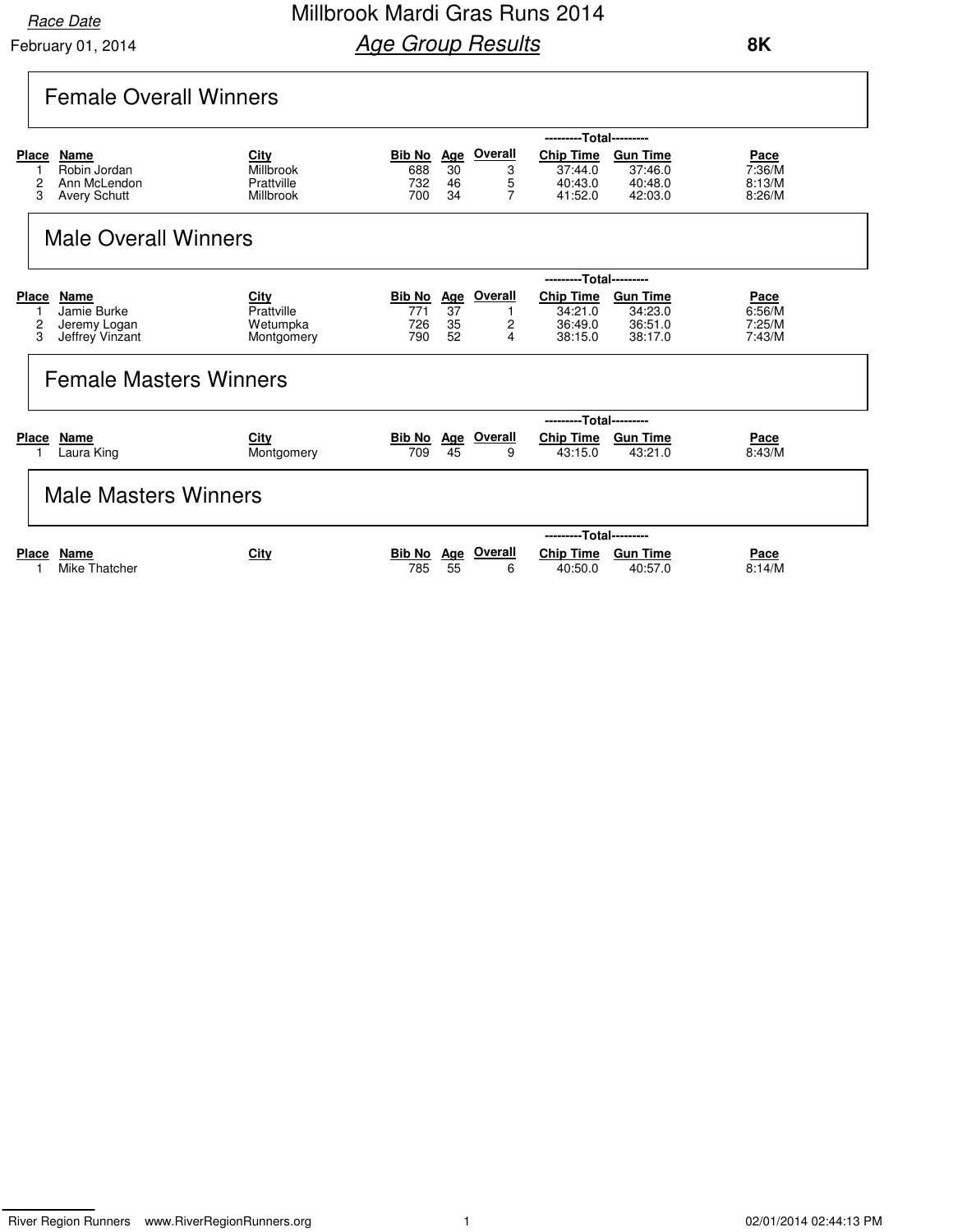February 01, 2014

## Millbrook Mardi Gras Runs 2014 **Age Group Results**

| Female 1 to 10                                                                                  |                                             |                                                                                                                                                                                                                                                                  |
|-------------------------------------------------------------------------------------------------|---------------------------------------------|------------------------------------------------------------------------------------------------------------------------------------------------------------------------------------------------------------------------------------------------------------------|
| Place Name<br>1 * Claire Webb                                                                   | City<br>Montgomery                          | ---------Total---------<br><b>Bib No</b> Age Overall<br>Chip Time Gun Time<br>Pace<br>5<br>10:43/M<br>775<br>31<br>53:10.0<br>53:18.0                                                                                                                            |
| Female 11 to 14                                                                                 |                                             |                                                                                                                                                                                                                                                                  |
| Place Name<br>Susan Short<br>$1^*$<br>2 <sup>*</sup> Anna Wentzlaff                             | City<br>Prattville<br>Prattville            | ---------Total---------<br>Bib No Age Overall<br>Chip Time Gun Time<br>Pace<br>722<br>14<br>43:27.0<br>43:31.0<br>8:46/M<br>12<br>53:50.0<br>789<br>12<br>34<br>53:57.0<br>10:51/M                                                                               |
| Female 25 to 29                                                                                 |                                             |                                                                                                                                                                                                                                                                  |
| Place Name<br>1 <sup>*</sup> Kimberly Fincher                                                   | <u>City</u><br>Montgomery                   | ---------Total---------<br><b>Bib No</b> Age Overall<br>Chip Time Gun Time<br><u>Pace</u><br>29<br>54:53.0<br>11:04/M<br>714<br>37<br>55:06.0                                                                                                                    |
| Male 25 to 29                                                                                   |                                             |                                                                                                                                                                                                                                                                  |
| Place Name<br>1 <sup>*</sup> John Abele                                                         | City<br>Deatsville                          | ---------Total---------<br><b>Bib No Age Overall</b><br><b>Chip Time</b><br><b>Gun Time</b><br><u>Pace</u><br>689<br>29<br>45:04.0<br>45:30.0<br>9:05/M<br>16                                                                                                    |
| Female 30 to 34                                                                                 |                                             |                                                                                                                                                                                                                                                                  |
| Place Name<br>Christy Logan<br>2 <sup>*</sup> Andora Remsing<br>3 <sup>*</sup> Amanda Senn      | City<br>Wetumpka<br>Millbrook<br>Prattville | ---------Total---------<br><b>Overall</b><br><b>Chip Time</b><br><b>Gun Time</b><br>Bib No Age<br>Pace<br>32<br>44:59.0<br>45:03.0<br>9:04/M<br>727<br>14<br>710<br>33<br>20<br>48:35.0<br>48:39.0<br>9:48/M<br>791<br>32<br>26<br>50:35.0<br>50:49.0<br>10:12/M |
| Male 30 to 34                                                                                   |                                             |                                                                                                                                                                                                                                                                  |
| Place Name<br>Jason Cupps<br>$1^*$                                                              | <b>City</b><br>Millbrook                    | ---------Total---------<br><u>Overall</u><br>Bib No Age<br><b>Chip Time</b><br><b>Gun Time</b><br>Pace<br>717<br>34<br>50:00.0<br>10:05/M<br>24<br>50:16.0                                                                                                       |
| Female 35 to 39                                                                                 |                                             |                                                                                                                                                                                                                                                                  |
| Place Name<br>Stephanie Grosse<br>$1^*$<br>2 * Mary Jo Starcher<br>3 <sup>*</sup> Roberta Sykes | City<br>Pike Road<br>Wetumpka<br>Wetumpka   | ---------Total---------<br><b>Bib No</b> Age Overall<br>Chip Time Gun Time<br>Pace<br>42:31.0<br>42:43.0<br>697<br>36<br>8<br>8:34/M<br>48:20.0<br>48:14.0<br>9:43/M<br>675<br>37<br>18<br>796<br>39<br>48:18.0<br>48:23.0<br>9:44/M<br>19                       |
| Male 35 to 39                                                                                   |                                             |                                                                                                                                                                                                                                                                  |
| Place Name<br>$1 *$ John Henfey                                                                 | City<br>Wetumpka                            | ---------Total---------<br>Bib No Age Overall<br><b>Gun Time</b><br><b>Chip Time</b><br>Pace<br>699<br>35<br>51:00.0<br>10:17/M<br>28<br>51:03.0                                                                                                                 |
| Female 40 to 44                                                                                 |                                             |                                                                                                                                                                                                                                                                  |
| Place Name<br>Kimberly Smith<br>$1^*$<br>2 <sup>*</sup> Lori Wentzalff                          | City<br>Prattville                          | ---------Total---------<br>Age Overall<br><b>Chip Time</b><br><b>Gun Time</b><br><u>Bib No</u><br>Pace<br>48:46.0<br>9:49/M<br>755<br>43<br>48:43.0<br>21<br>788<br>33<br>53:47.0<br>53:40.0<br>10:49/M<br>40                                                    |